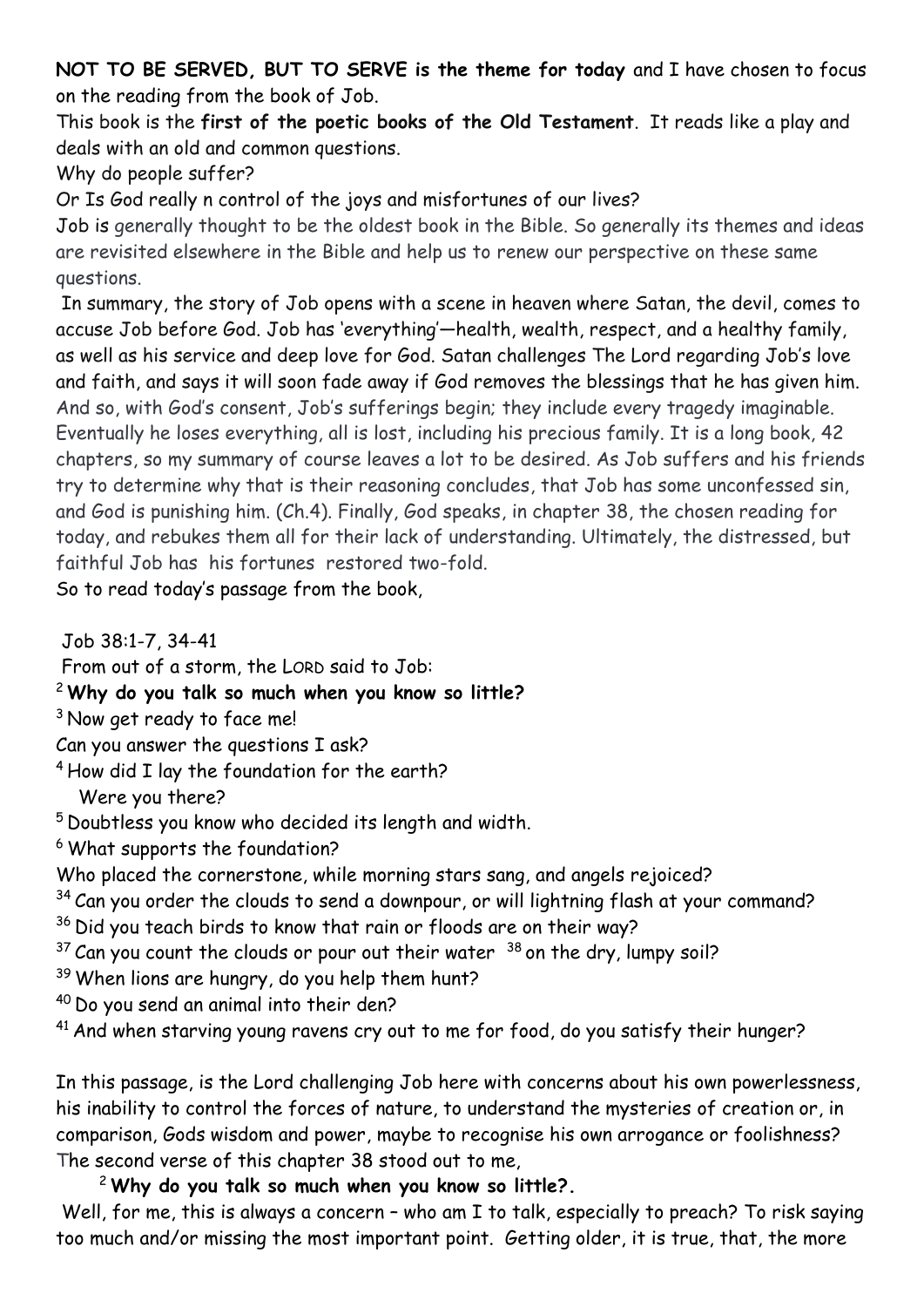you know, the more you feel you need to know, to be authoritative on any subject. That includes seeking to illuminate the scriptures.

 Especially in this CoVid, zoom service, setting with a stay-at-home audience, there can be few direct questions or little discussion to find a common view or to find the opportunity for someone present in the congregation to suggest some pearls of wisdom.

*Proverbs 14:3 says,*

*"Proud fools talk too much; the words of the wise protect them."* 

So perhaps there needs to be some discussion or feedback at some point to add to our communal wisdom and faith and save me from being a proud fool.

About talking too much. We've all been caught off guard by people who talk too much, feeling trapped, not really interested, no opportunity for your point of view. (Peter says "have a look in the appendix to see if yours is one of the names mentioned") Do we notice the times when we overwhelm, bore, exclude, others with our speech?

One thing that always strikes me about Jesus is how often he remained silent, particularly whilst under attack, not attempting to defend himself! Throughout the gospels, there's a sense that Jesus never spoke more than he needed to. He always spoke from a place of practical wisdom and was a master practitioner of the economy of words.

Jesus practiced what the Eastern traditions call 'skilful-means', a wisdom that was and is a practical best and effective way to communicate. I suspect that Jesus also knew how to listen deeply and of course He inherently knew exactly where people were at. He read their minds and tapped into their deepest concerns. He has Son of God advantages but we seek to serve him – **Just like Jesus.**

(For those of you who might be still thinking, "Do I talk too much?' , there will be a spiritual guide, posted as a resource on this web site.)

**'Why do you talk so much when you know so little?'** Job 38:2

**To return to the passage, we must note that it is not just about talking too much but talking in ignorance.** We all know the old adage …………..

A wise old owl sat on an oak The more he saw the less he spoke, The less he spoke the more he heard Why can't we be like that old bird.

We know that we live in extraordinary times especially with the pandemic, but also confronted with certain climate change, increasing displacement of people, growing refugee numbers, environmental degradation, growing inequality and much more. Yet we also live in a time of rampant misinformation.

It is ironic because we have the technological means to deliver more broadly the truth or accurate information. To serve the world with education and information for good.

Why, and why is this of concern to Christians or people of faith? Is serving the world in this way of truth telling our core-business?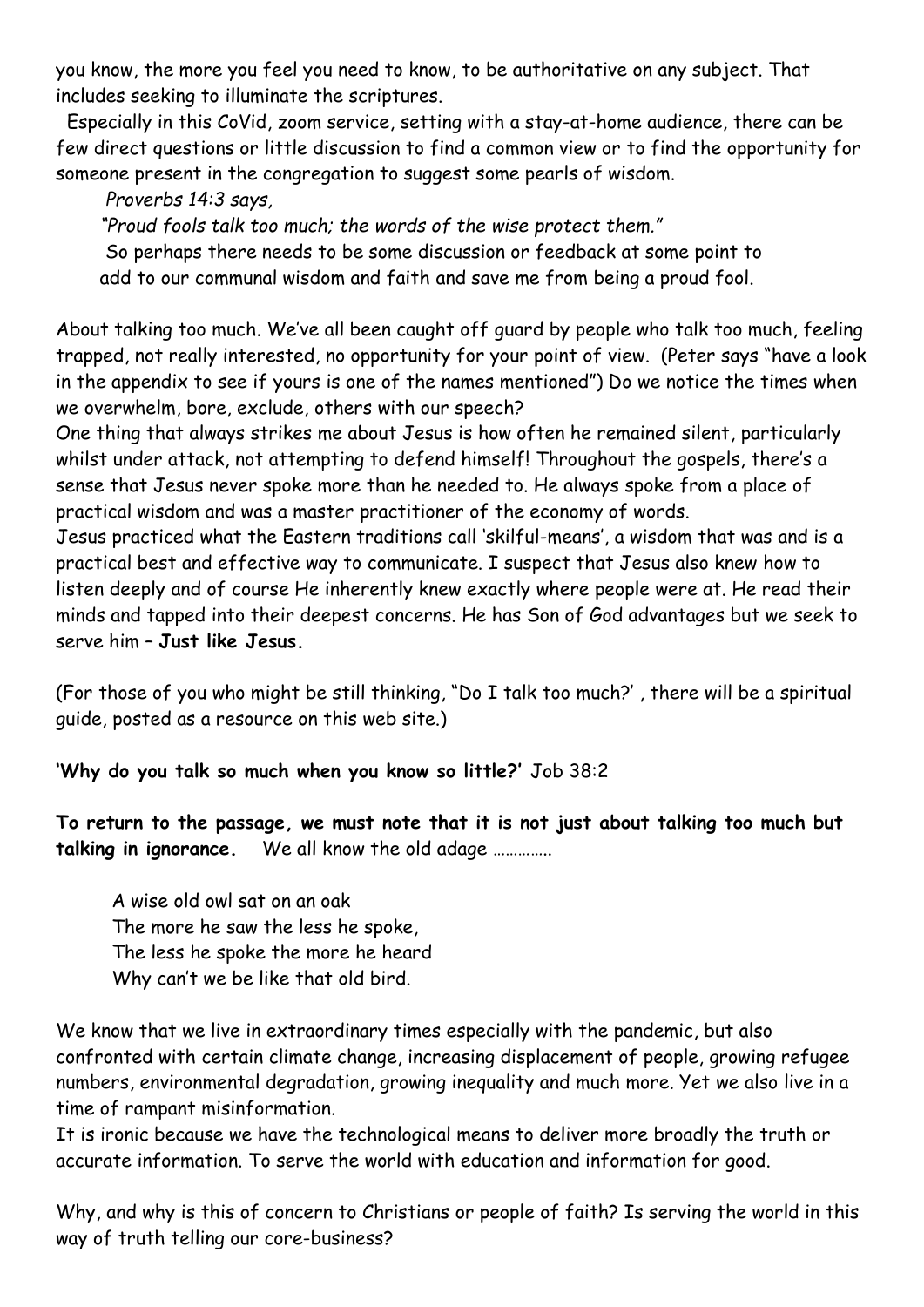In responding to this thought your minds might turn to issues of power or power sharing, of privilege and serving the poor. Our Christian message is true and truth-telling is our core business, but perhaps easily corrupted. Sometimes the more bizarre the message the more attention it generates?

Is misinformation a product of the rich and powerful? Is it a consequence of ignorance, or general distrust, disproportionate individualism, or simply free speech? Is it a product of fair media? Or is giving equal air-time of screen time, the same as lending oxygen to the fire of propaganda or self-seeking attention?

The next verse in the reading from Job reminds us all whom we serve., The Lord says, **'Now get ready to face me!'**

Our 'talk', particularly our uninformed opinions are not innocent, not without consequences, not just idle, but potentially dangerous. We can all think of examples**.**

God speaks here not just of responsibility, but accountability. We are answerable for the consequence, both the intended and unintended consequences, of misleading people. As God's servants we are by definition subject to the master.

**'Now get ready to face me!' Can you answer the questions I ask? Says the Lord**

This verse implies, or begs the question,

What power, authority do **you** really have? Demonstrated in what way? The Lord turns Job's attention to creation, to the immeasurable greatness and power of Gods handiwork.

## **'Can you answer the questions I ask?**

**<sup>4</sup> How did I lay the foundation for the earth? Were you there?**

## **Where you there in the first place?'**

Did you experience firsthand the situation? What was there to see plainly? Are we examining something that is tangible and evident? First-hand knowledge, maybe a good guide in any situation where opinions may dominate over experience and tested knowledge. But then there is the unseen world about us,

## **Who placed the cornerstone, while morning stars sang, and angels rejoiced?**

Angels, then the instincts of birds these wonderful mysteries of God's creation. The consequence of true honesty is sometimes to say, "No I wasn't there, I don't know. In that way are we compelled to talk less.

This isn't anti-learning, maybe a change of emphasis. If we listen more we learn more and assess better who we can trust. Peter Skelton has a favourite true story of John Francis, a man who in 1971, vowed silence to listen more, and who eventually broke silence after 17 years. Extreme, yes, but he claimed that in not speaking and listening well he learnt a great deal. (15 minute [TED talk here\)](https://www.ted.com/talks/john_francis_walk_the_earth_my_17_year_vow_of_silence)

Another interesting aspect to this Job passage for me is how it might feed into another aspect of faith-filled but very non-mainstream views of the natural order of the earth. Is the earth flat? You might assume that obviously, not. In the depths of history challenging the flat earth view might have landed you imprisoned and tortured, we think of Galileo.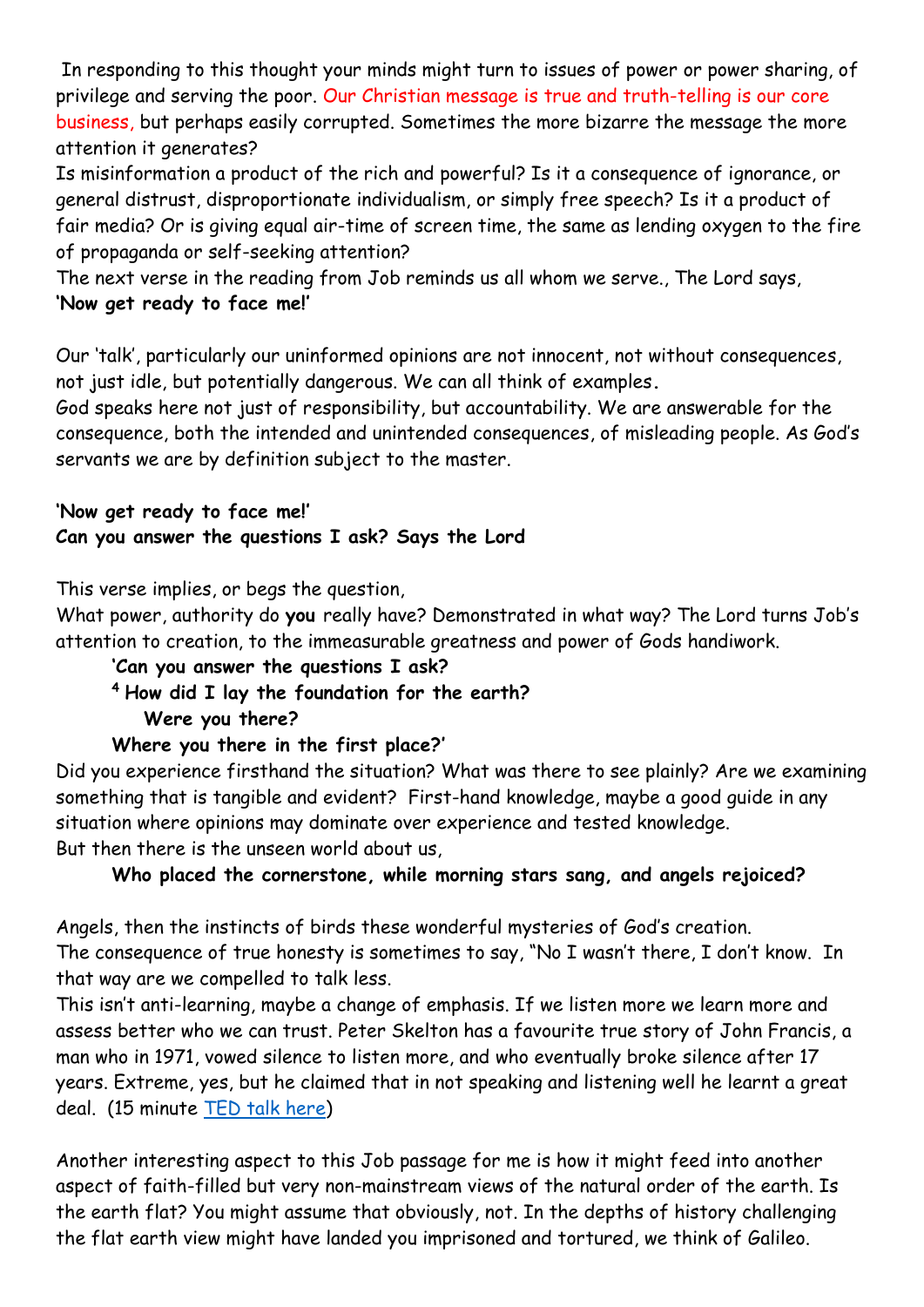Galileo in conflict with the prevailing view of the Church and State sort to establish what we might regard as a given, that the earth revolves around the sun. He suffered for his troubles. Maybe the church of the  $17<sup>th</sup>$  Century drew evidence from today's passage from Job.

**<sup>4</sup> How did I lay the foundation for the earth? Were you there? <sup>5</sup> Doubtless you know who decided its length and width. <sup>6</sup> What supports the foundation? Who placed the cornerstone,**

I won't digress too much but many people today still believe the earth to flat, the moon landing a hoax and a numerous suite of other conspiracy theories about many topics including the pandemic. You have heard them I am sure. Do we have a responsibility here to engage in these conversations, and how?

If you think, 'Yes', the truth matters, this is part of my Christian service, but I need help to navigate these difficult conversations. There are some good resources available to us. From our Christian perspective, we would certainly advocate a prayerful exercise of the Fruit of the Spirit;- Love, patience, long-suffering (equating to tolerance) and respect whilst questioning the logic of the other.

Others have chosen to guide our response recognising that the consequences of misbelieve can be serious, not just for society at large but more particularly for the individual who is misguided and may be trapped in a culture which is ultimately isolating, powerful and damaging.

Lee McIntyre is a Research Fellow at the Center for Philosophy and History of Science at Boston University. He is also author of How to talk to a Science Denier: Conversations with [flat earthers, climate deniers, and others who defy](https://mitpress.mit.edu/books/how-talk-science-denier) reason ( MIT Press) ABC Radio National discussion with Lee – [Listen here](https://eden.uca.org.au/media/11198/how-to-talk-to-science-deniers.mp3) from [Late Night Live](https://www.abc.net.au/radionational/programs/latenightlive/science-denial_-lee-mcintyre/13530694) it seems pretty obvious to McIntyre that the people he meets there have all undergone some sort of deep psychological trauma, which means that regular logic simply will not work to change their minds.

This viewpoint would suggest that part of our pastoral care is to know best how to challenge erroneous or damaging views of the world.

I would like to conclude with an attempt to refer to a few principles of service or servanthood I see from all the readings for today.

A few statements

- Sharing the truth matters, it is part of our responsibility
- The created world demonstrates that it is God who rules the universe His Power and His glory.
- Ultimately God determines the course of His story, history.